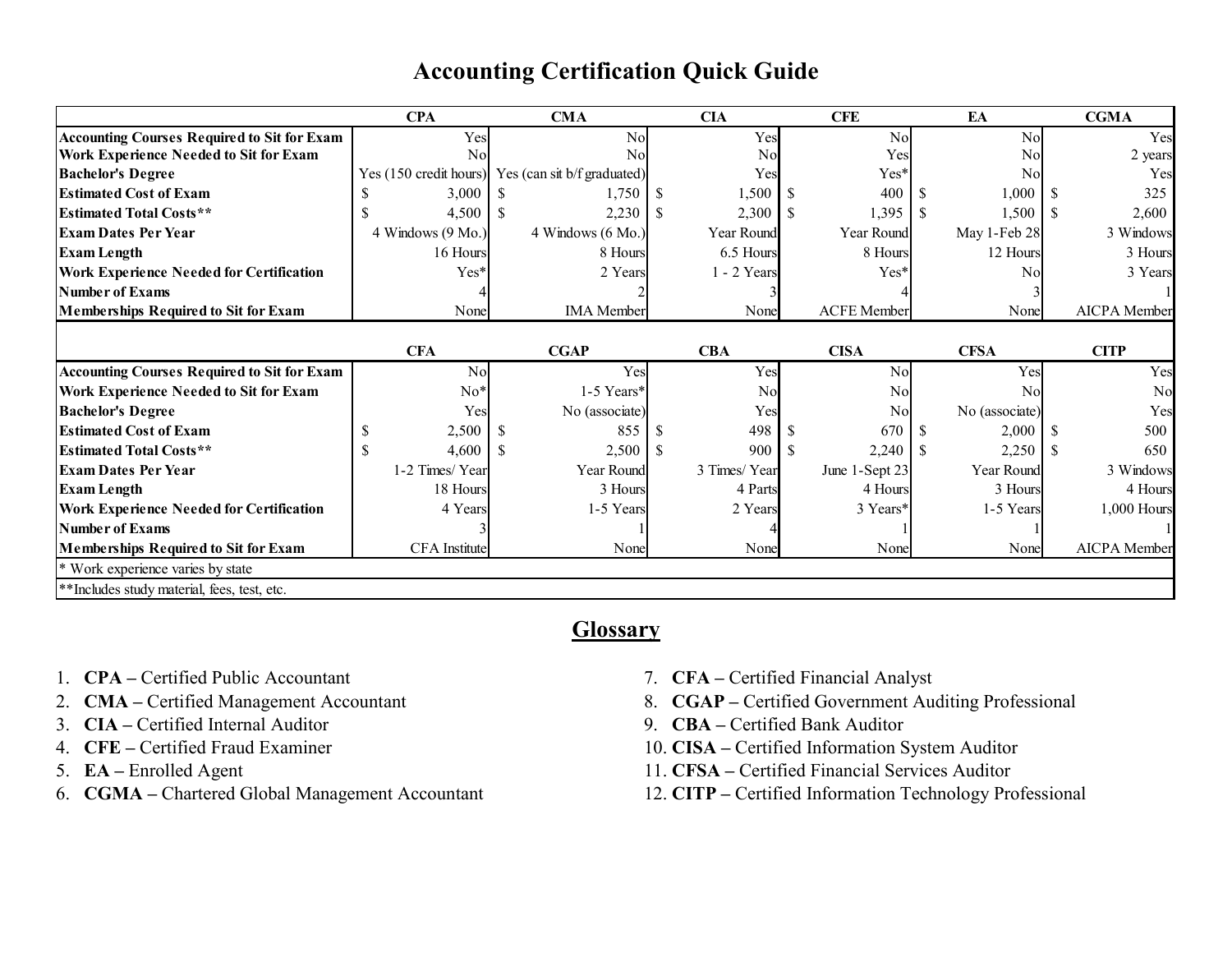# **CPA – Certified Public Accountant**

A CPA is an individual who has passed the Uniform CPA Examination and has received his or her CPA certificate and/or CPA license (if required) from the State Board of Accountancy of the state in which that individual intends to practice. Each state has its own education and experience requirements that must be met before a candidate is given permission to take the exam and obtain a certificate/license. The Uniform CPA Examination is delivered in a computer-based format in authorized testing centers across the United States. For more information, visit www.nasba.org or www.cpa-exam.org.

#### **CMA – Certified Management Accountant**

Offered by the Institute of Management Accountants (IMA), the globally recognized CMA credential distinguishes those who have earned it as advanced accounting professionals qualified to work inside organiza-tions where technical competence and a thorough understanding of the linkage between strategy and financial performance are critical. IMA's CMA program embodies an extensive curriculum covering accounting, finance and important related fields.

The two-part exam is designed to develop and measure critical thinking and decision-making skills. For more information, visit www.imanet.org.

### **CIA – Certified Internal Auditor**

Offered in 17 languages in more than 95 countries, The IIA's premier certification is the only internationally accepted designation for internal auditors. The CIA exam is offered in four parts: the internal audit activity's role in governance, risk and control; conducting the internal audit engagement; business analysis and information technology; and business management skills. CIA candi-dates must meet eligibility requirements for education, character and work experience. For more information, visit www.theiia.org.

#### **CFE – Certified Fraud Examiner**

A globally recognized credential offered by the Association of Certified Fraud Examiners (ACFE), a CFE specializes in fraud prevention, detection and deterrence. The CFE exam covers four areas: financial transactions, legal elements of fraud, fraud investigation, and criminology and ethics. For more information, visit www.acfe.com.

# **EA – Enrolled Agent**

An EA is a federally authorized tax practitioner who has technical expertise in the field of taxation and is empowered by the U.S. Department of the Treasury to represent taxpayers before all administrative levels of the Internal Revenue Service (IRS) for audits, collections and appeals. The EA designation is earned by passing a three-part exam administered by the IRS or by being employed by the IRS for at least five years in a position in which the provisions of the Internal Revenue Code and its regulations are interpreted regularly. A minimum of 24 hours of continuing education is required each year to maintain EA status with the IRS. Members of the National Association of Enrolled Agents (NAEA), the professional association of EAs, must complete at least 30 hours of continuing education. For more information, visit www.naea.org.

#### **CGMA – Chartered Global Management Accountant**

The Chartered Global Management Accountant "distinguishes professionals who have advanced proficiency in finance, operations, strategy and management". The Chartered Global Management Accountant's mission is to promote the science of management accounting on global stages.

Chartered Global Management Accountant, a proprietary designation for management accountants, is powered by two accounting bodies, and advances the global discipline of management accounting. The Chartered Global Management Accountant demonstrates management accounting expertise, determination and commitment to achieving sustainable business success. The issuing body is a joint venture owned